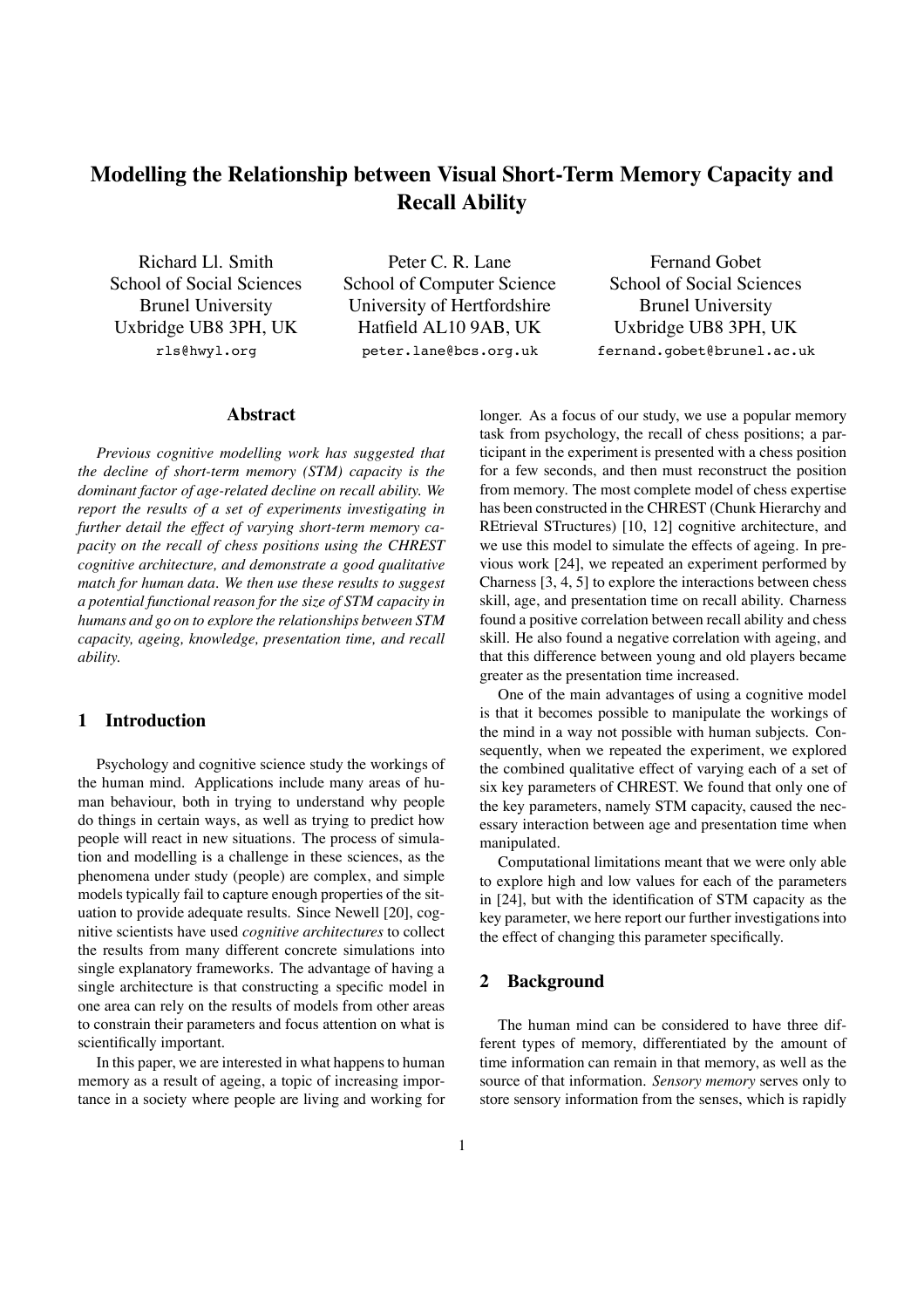lost unless selected by the attention system. *Short-term memory* (STM) is the mind's working memory; the information that one is directly conscious of. *Long-term memory* (LTM) is the mind's persistent information store, and the information thus stored mostly endures without being consciously accessed. It is STM with which we are primarily concerned in this paper.

It is still a matter of some debate as to how many forms of STM exist, and to the extent of their domains and independence. One influential model is that proposed by Baddeley and Hitch [2], in which STM is divided into the visuospatial sketchpad, the phonological loop, the central executive, and the episodic buffer [1]. It can be shown (through dualtask experiments) that there is at least a strong degree of independence between the component of STM that handles visuo-spatial information and the component that handles auditory information. In this paper we are primarily concerned with the part of STM that handles visuo-spatial operations (hereafter referred to simply as STM).

It is known that the capacity of STM is quite small. Despite some early evidence that human STM was  $7\pm2$  [19], it is now understood that the limited STM capacity can be masked by the chunking effect [7, 12]. Coltheart [8] found that subjects could only retain an average of 4.3 items in STM, and later studies have broadly agreed with this figure; it is now generally agreed that young adults have a visual STM of around 4 chunks [9, 18].

It came as some surprise to find that the capacity of STM was so small, given the complex tasks encompassing many different pieces of information that humans are capable of performing. However, as shown by Simon [13, 22, 23], the human mind is able to act on pieces of information in combination, known as chunks. Chunks are associated pieces of information that have become familiar, and so collectively possess some meaning; a good example is how individual letters become associated as words, which are then stored in memory. Current research indicates that items in STM are actually references to the information stored in LTM [12].

It is not presently understood from either an evolutionary, or a neurological basis, why the capacity of STM should be around 4 chunks. What is clear, though, is that STM capacity does not remain constant. Abilities such as vision, hearing and memory [21] all decline with increasing age. An important question in the study of ageing is the extent to which expertise might moderate the effects of ageing [6]; does increasing knowledge mitigate the loss of STM capacity? To properly explore this question, we need a deeper understanding of the relationship between STM capacity and memory ability. We next introduce CHREST, the cognitive theory within which we shall explore this relationship.



#### **Figure 1. The main components of CHREST**

# **3 CHREST**

CHREST is a computer-based, general-purpose cognitive architecture that incorporates STM, LTM, and perception/attention systems [12]; see Figure 1. It has previously been shown to successfully model domains as diverse as chess expertise [10], physics representation [16], and language acquisition [11, 15]; in this paper, we are looking specifically at its ability to model the perception and memory of chess positions.

An important goal of CHREST is that it operates under the same constraints as humans do as far as possible. Specifically, humans take time to perform tasks, and an important aspect of the experiments in this investigation is keeping track of this. Consequently, for each operation that is performed by CHREST that is known to take time by humans, such as fixating a new square, time equivalent to the measured (or best estimated) human value is added to CHREST's internal clock.

The basic unit of the CHREST memory representation is the chunk. As described above, a chunk is a familiar pattern of features; in the case of chess, chunks consist of a subset of the piece-square combinations in a game position. These chunks are stored in a LTM structure represented as a discrimination network. CHREST learns chunks through repeated exposure to game positions. New chunks that are encountered are added to the discrimination network in a process called *discrimination*, and more information is stored about chunks that are re-encountered in a process called *familiarisation*; thus, discrimination increases the number of chunks potentially recognisable, and familiarisation in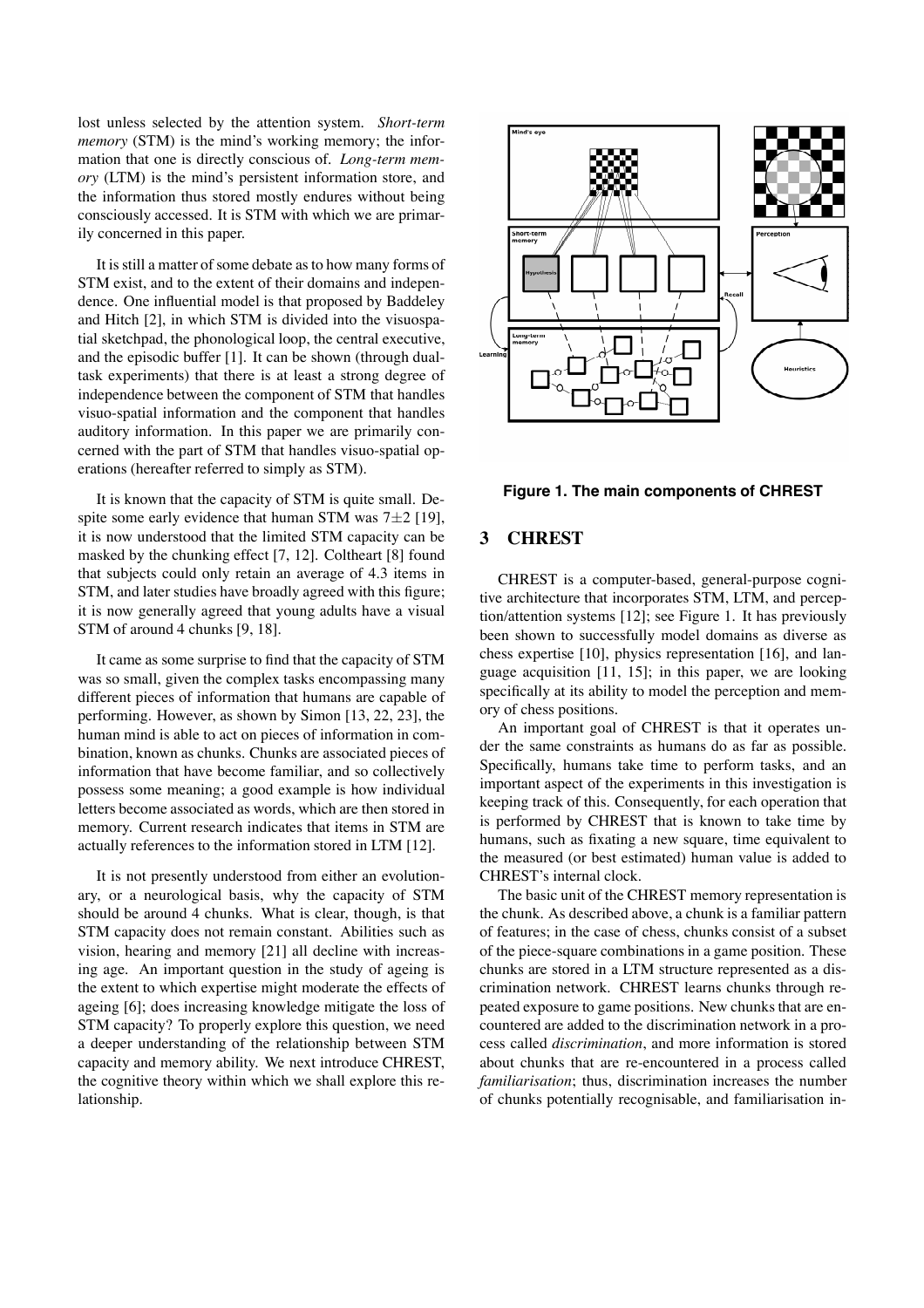creases the amount of detail that can be recalled about each chunk.

The STM of the model is a set of references to chunks held in LTM. The STM structure can contain up to a fixed maximum number of chunks. This maximum is normally equal to the human STM capacity of around 4, but in this investigation we look into the effects of varying this figure.

The learning process is directed by the perception system (see [17] for a recent overview). Simulated eye movements (approximately corresponding to attention) are carried out between squares on the board. The primary method of determining the next square to fixate utilises the chunks currently held in STM. The perception system uses links previously established between chunks in LTM to attempt to determine if the chunk is (or is not) part of a previously learnt, more specific chunk. When this strategy is not possible (for example, when first looking at the board, or with a novice to the domain with few chunksin LTM), one of a number of domain-independent heuristics is used, such as "look at the centre of the board", or "select a random occupied square". As can be seen above, the perception system is both responsible for, and affected by, information in memory, resulting in complex emergent behaviour.

More information on CHREST is available from: http://people.brunel.ac.uk/˜hssrrls/chrest/index.php

# **4 Experiment**

The CHREST system was set up as a model of the expertise of chess players. A set of discrimination networks were trained to represent the acquired knowledge of chess players of a range of abilities. The data used to train the networks were a set of 76,420 chess positions (mostly taken from Master games after around 20 moves, but with some earlier game states also included).

Charness's experiment on position memorisation [5] was repeated using CHREST to simulate the subjects. In the original experiment, a group of human subjects were each presented with a chess position for a short time, and were then required to attempt to recall the pieces present and their locations. With CHREST, the system was exposed to a test position for a length of time as defined by the system's internal clock. During this simulated period of time, CHREST modelled an attempt by a human subject to memorise the position: eye movements were simulated, as directed by the contents of STM and heuristics, data were perceived, and STM was updated with chunks recalled from LTM. After the allotted time was up, CHREST made an attempt to reconstruct the position using the contents of its memory. The results of comparing this reconstruction to the original position were then collected for evaluation. The dependent variable was the proportion of pieces that CHREST correctly replaced.

The independent variables were as follows:

- CHREST networks of {100, 1,000, 10,000, 100,000, 200,000, 300,000} nodes were used. 300,000 nodes represents the estimated number of nodes acquired by a chess Master [14].
- Presentation times of  $\{1, 2, 4\}$  seconds. These were the values used by Charness in the human-based experiments; the same values were used in the experiment for ease of comparison.
- STM Capacity was modified in the range [1, 10]. As discussed above, it has been shown that young adult humans have a visual STM capacity of around 4. Previous modelling with CHREST suggests that STM capacity decreases with age, whereas older research suggested STM capacity was larger. We have chosen a set of values to investigate this full range.

For each combination of parameters as described above, this process was repeated ten times to simulate the ten subjects in the Charness experiment: this meant 1,800 experiments in total. Each simulated subject was tested on 50 separate positions independent of the training data.

### **5 Results**

Figure 2 shows graphs of the interactions between STM capacity and presentation time by network size.

### 5.1 General Trends

In general, the results of the experiment show the expected correlation with the independent variables: recall tends to improve as the maximum capacity of STM is increased, when the time allocated to the system for inspecting the board is lengthened, and with larger discrimination networks (simulating increased knowledge). The explanations are straightforward: a larger STM capacity allows for more chunks (and hence more information about the position) to be stored; a longer presentation time allows the system to perceive more of the board and spend more time searching its memory for chunks; and a more comprehensive discrimination network makes it more likely that a chunk relevant to the position will be available.

However, diminishing returns are seen as the values of the independent variables approach their maxima. As the STM capacity of the system increases, the selected chunks cover more of the board, until it becomes increasingly difficult and/or less likely to find a separate chunk in LTM that incorporates the uncaptured information. Similarly, as additional time for inspecting the board is made available to the system, it becomes increasingly unlikely that further novel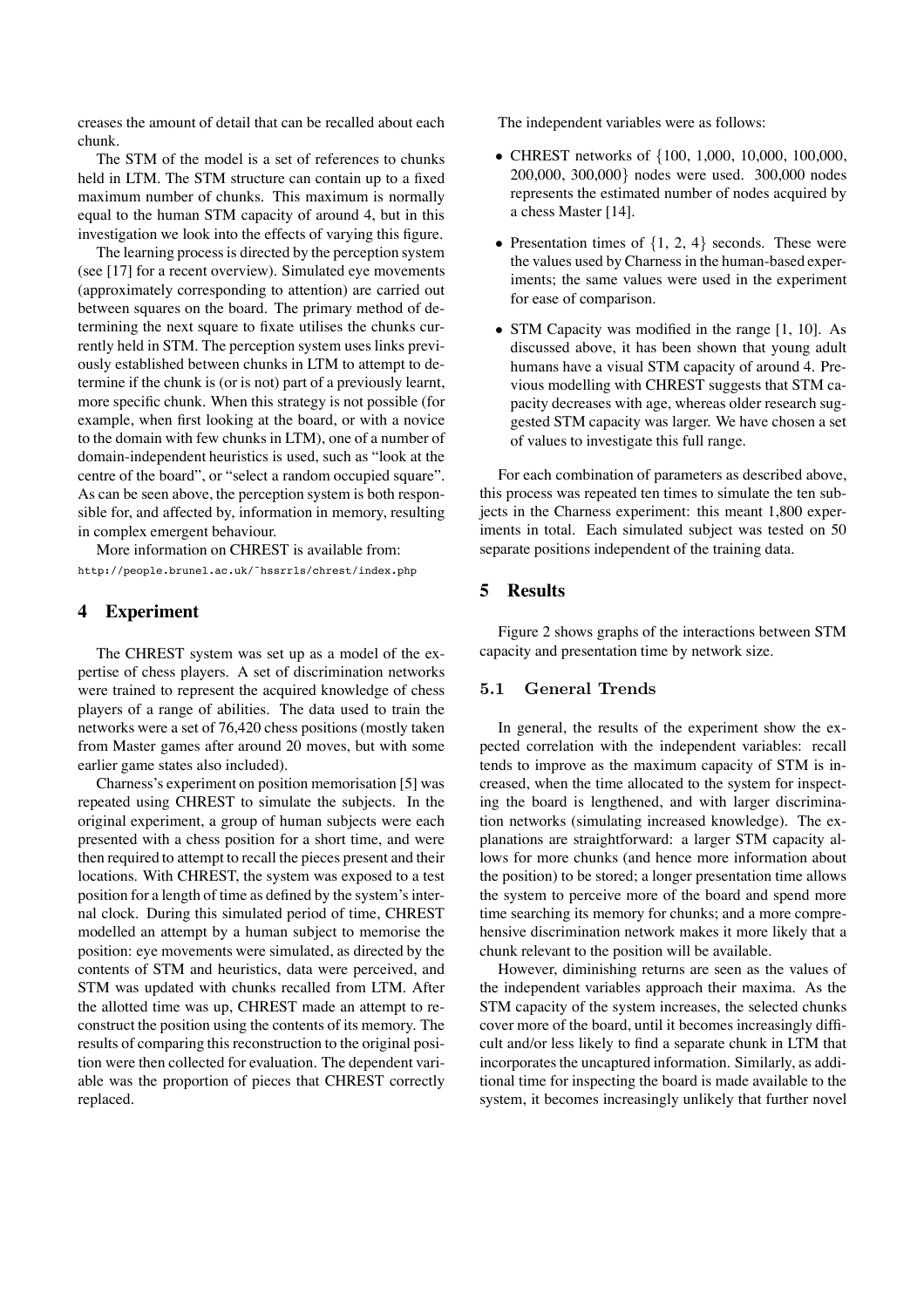(a) Network size: 100 (d) Network size: 100,000



Proportion of Pieces<br>Correctly Recalled  $0.8$  $0.7$  $0.6$  $0.5$ <br>0.4  $0.3$  $0.2$ 4  $0.1$  $\boldsymbol{0}$ Presentation<br>Time (Seconds)  $\overline{2}$ -3 ⋾  $STM$  Capacity  $\overline{7}$  $\overline{8}$  $\overline{9}$  $\overrightarrow{10}$ 

(b) Network size: 1,000 (e) Network size: 200,000





(c) Network size: 10,000 (f) Network size: 300,000



**Figure 2. Interactions between STM capacity and presentation time, by network size.**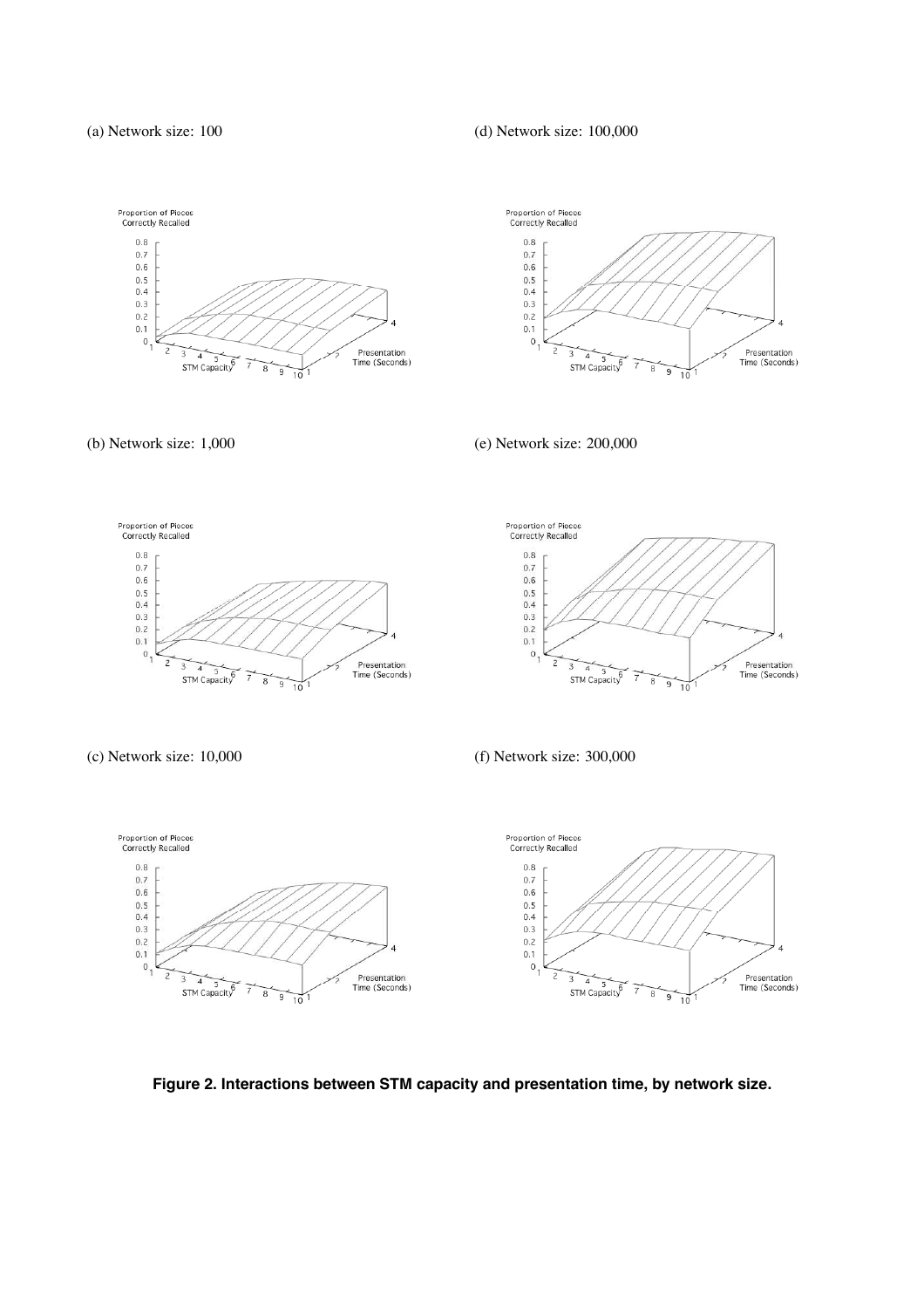information is perceived from the board, and less likely that a chunk more specific to the position exists in LTM. As more chunks are added to the LTM store, the new chunks that are added are less commonly-occurring and more specific, so each additional chunk is less likely to be relevant to any specific position.

There are some specific interactions between the variables. Increasing the presentation time only improves the recall accuracy if the system has sufficient resources to take advantage of the extra time; with a network size of only 100 nodes, there is little improvement when the STM capacity and/or the presentation time is increased.

#### 5.2 Comparison to Experimental Data

Figure 3 shows the results of the human subjects in the Charness experiments compared to a subset of the CHREST results limited to the same approximate parameters of the human subjects. Chess players of the standard used in the experiments(class B/C) would be expected to have acquired between 100 and 1,000 chunks [25]. The STM capacity of a young adult is around 4 chunks as has been already discussed; results of the simulations with a lower STM capacity (arbitrarily selected as 3: the human data are not clear) as would be expected due to ageing are also shown.

As can be seen from Figure 3, CHREST performs less well than the human subjects in an absolute sense but the data do match some qualities of the human data. Like humans, the model displays improved recall accuracy with longer presentation time, and a smaller increase per second between 2 and 4 seconds than between 1 and 2 seconds (interestingly, this second feature is only observed when STM capacity is set between the approximate human norms of 3 and 4). When STM capacity is reduced (believed to be the dominant factor in age-related degradation in the domain, as already discussed), absolute accuracy decreases, but the shape of the plot remains the same again, consistent with the human results.

#### **6 Discussion**

#### 6.1 Accuracy

CHREST has qualitatively reproduced the effects of skill and STM capacity, but specific models perform less well than humans of the same estimated skill level. Since CHREST has previously been shown to accurately reproduce human ability to recall chess positions [10], we believe that the difference in accuracy is due to the different positions CHREST was tested with (it has been previously shown [14] that the accuracy of position recall is strongly dependent on the type of position).



**Figure 3. Plot of performance against presentation time**

# 6.2 STM Capacity

One feature of the results is the diminishing returns obtained with a STM capacity of more than 4 chunks. In all experiments, most of the maximum performance had been obtained when STM capacity was set to 4. This is most obvious with an exposure time of 1 second. Accuracy as a proportion of the maximum accuracy achieved increases from 0.914 to 0.985 between a STM capacity of 3 and 4.

Thus, we suggest that the capacity of human STM is limited to around 4 chunks because a larger capacity is not particularly useful. Natural Selection predicts that traits of limited value to the organism's survival will not be preserved due to genetic drift; also it is likely that extra STM capacity requires some extra expenditure of energy to maintain.

One significant objection that may be raised against this hypothesis is the limitations of chess as a domain for such a general conclusion. Chess is an artificial and limited problem space, and though a STM of 4 may work well in perceiving the game, it is not clear if these results will generalise. (It may even be the case that chess has become such a popular game because the perception of the board is so well matched to human STM). This is certainly a good reason to be cautious of this interpretation, yet we believe that this is an intriguing result nevertheless and warrants further study.

#### 6.3 Methodology

As described above, a major advantage of using a cognitive model is that it makes it possible for the cognitive scientist to explore the effects of setting parameters to specific values. In this experiment we have varied two parameters of the model: STM capacity, and skill level, and assigned each of them a fine-grained series of values to investigate